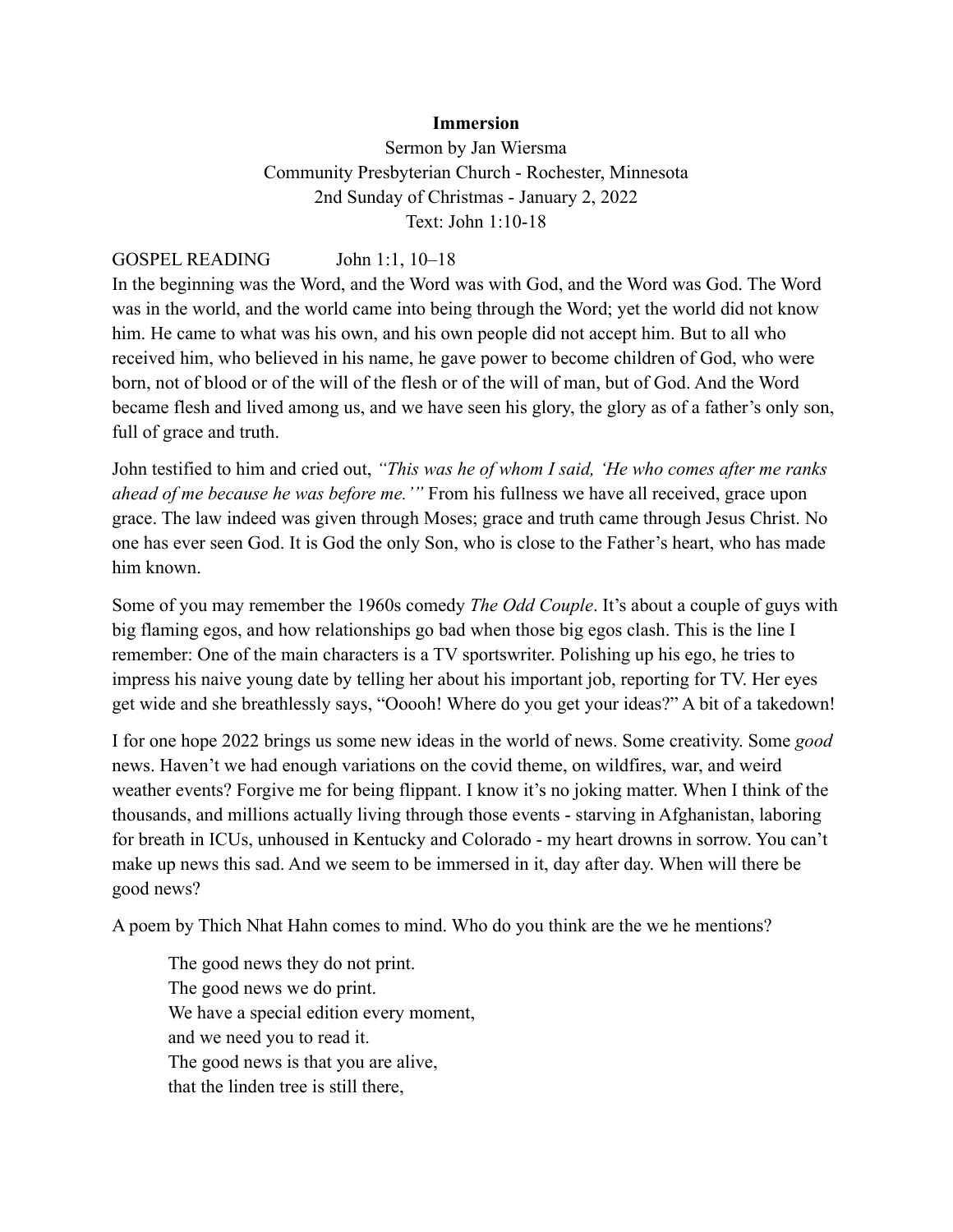standing firm in the harsh Winter… The good news is that you have wonderful eyes to touch the blue sky… The dandelion is there by the sidewalk, smiling its wondrous smile, singing the song of eternity. Listen! You have ears that can hear it... The latest good news is that you can do it!

Though the writer himself is Buddhist, I think the "we" could and should be Christians. The very core of our Christian faith is good news. The world "gospel" literally means "good news." We *can* see and hear it. We *are* immersed in it. We are immersed in the Word through whom all things were made: the linden tree, the dandelion, the eye, the ear, the arms that make hugging possible. The same Word became flesh and immersed itself in our world, put on our skin and pitched a tent in the middle of our Boy Scout camp. Or our refugee camp. Or our neighborhood. That is good news.

I'm going for total immersion here, because the best way to experience something is when it's all around you. When I was a teenager, I had the opportunity to visit the Minneapolis Institute of Art. For the first time in my life, I fell into a painting, *Olive Trees,* by Vincent Van Gog. The leaves, the sky, the shadows seemed not just painted but alive, inviting me in. Ten years later, I fell into the painting again: this time in real life, in the olive orchards in Crete. "In Crete," we would say, because you don't just wander about on the skin of that beautiful island, you dive into the deep end and the experience swallows you whole.

This past week, with my sisters and a friend, I attended the Immersive Van Gogh exhibit in Minneapolis. The exhibit plunges you deep into a world created with paint. Sunlit fields, petals unfurling, wings beating, flames flickering, stars spinning, all wash over you in dazzling motion.

I wondered what Van Gogh himself would have thought, bathed in his own work? He lived such s a hard life, and struggled so much, yet he has brought those of us who come after him so much joy and beauty! I wonder what Good News writer John would have experienced? I imagine him laughing hugely, and saying: Yes, that's it! You are in the painting, and the painting is in you, and the painting is the world, and the world is the Word, and the Word is God!

John the Gospeler has John the Baptist say something that sounds like a riddle but isn't: "'He who comes after me ranks ahead of me because he was before me.'From his fullness we have all received, grace upon grace." Ego takes its rightful place behind the great mystery.

What I'm trying to get at, and what I believe John was getting at, and the whole spiritual experiment is getting at, is this: we are immersed in God and God is immersed in us, germinating, budding, blossoming, seeding, laughing, weeping, delighting in all that is good and lovely to look at; and also solemn and breathless with wonder. Christmas is the story, not just